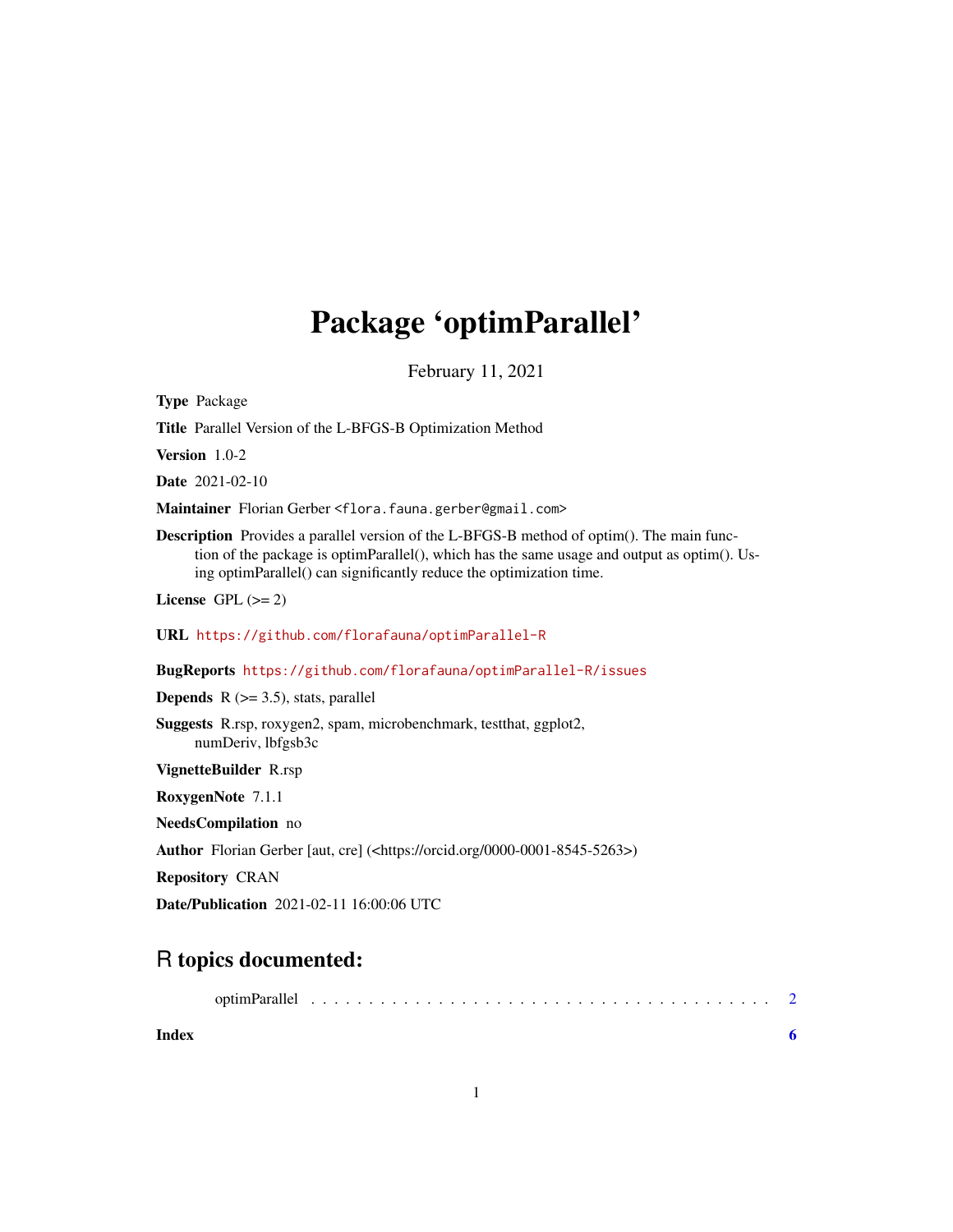<span id="page-1-0"></span>

#### Description

The function provides a parallel version of the L-BFGS-B method of [optim](#page-0-0). If the evaluation time of the objective function fn is more than 0.1 sceconds, optimParallel can significantly reduce the optimization time. For a p-parameter optimization the speed increase is about factor  $1 + 2p$  when no analytic gradient is specified and  $1 + 2p$  processor cores are available.

#### Usage

```
optimParallel(
  par,
  fn,
  gr = NULL,...,
  lower = -Inf,upper = Inf,
  control = list(),hessian = FALSE,
  parallel = list()
\mathcal{E}
```
#### Arguments

| par      | see the documentation of optim.                                                                                                                                                                                                                                                            |
|----------|--------------------------------------------------------------------------------------------------------------------------------------------------------------------------------------------------------------------------------------------------------------------------------------------|
| fn       | see the documentation of optim.                                                                                                                                                                                                                                                            |
| gr       | see the documentation of optim.                                                                                                                                                                                                                                                            |
| $\ddots$ | see the documentation of optim. See section 'Notes' for more information.                                                                                                                                                                                                                  |
| lower    | see the documentation of optim.                                                                                                                                                                                                                                                            |
| upper    | see the documentation of optim.                                                                                                                                                                                                                                                            |
| control  | see the documentation of optim.                                                                                                                                                                                                                                                            |
| hessian  | see the documentation of optim.                                                                                                                                                                                                                                                            |
| parallel | is a list of additional control parameters and can supply any of the following<br>components:                                                                                                                                                                                              |
|          | c1 an object of class "cluster" specifying the cluster to be used for parallel<br>execution. See make Cluster for more information. If the argument is not<br>specified or NULL, the default cluster is used. See setDefaultCluster for<br>information on how to set up a default cluster. |
|          | forward logical vector of length 1. If FALSE (default when loading the pack-<br>ago) a numaria gantual differenza generazionation of the quediant defined eq                                                                                                                               |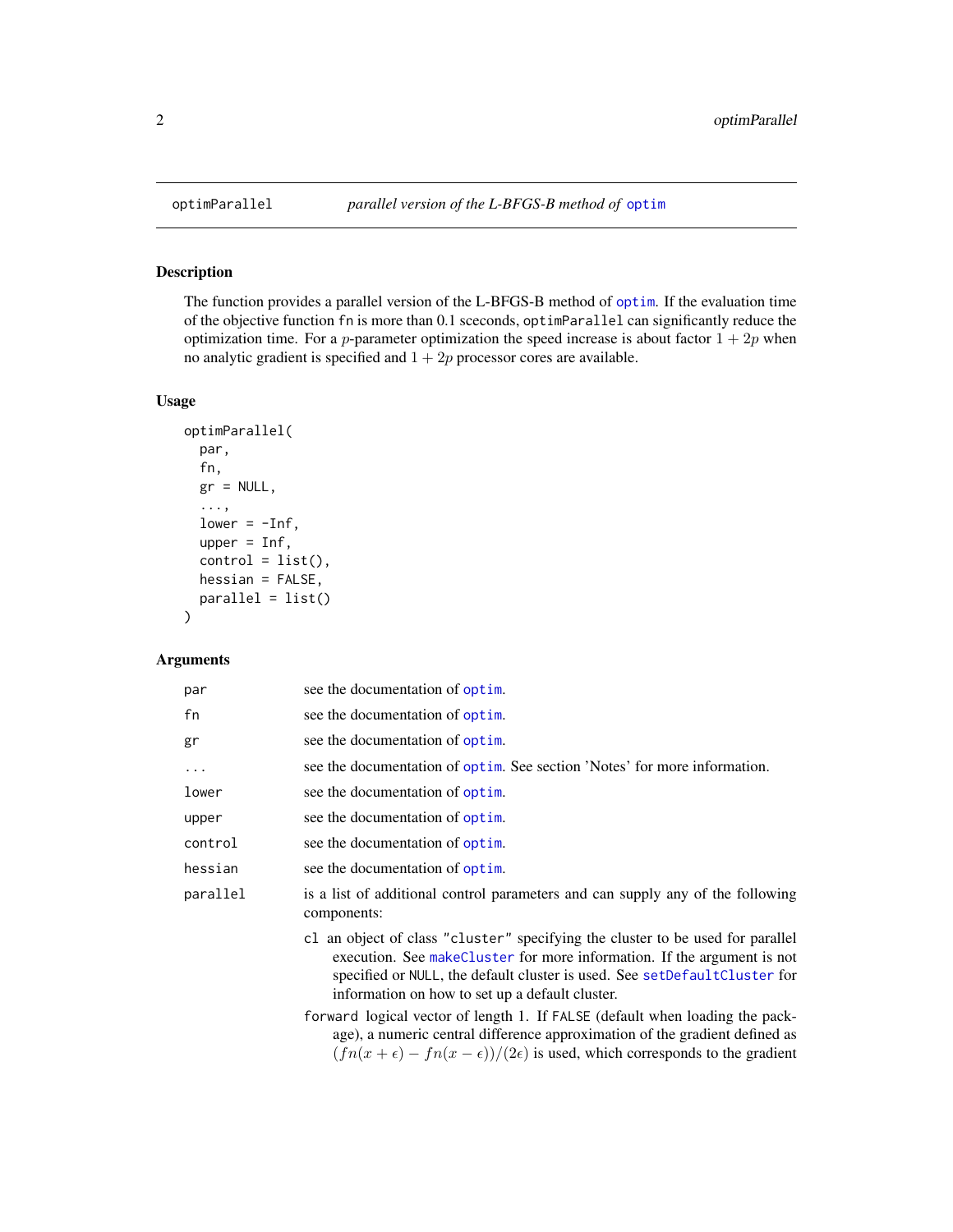<span id="page-2-0"></span>approximation used in [optim](#page-0-0). If TRUE, a numeric forward difference approximation of the gradient essentially defined as  $(fn(x + \epsilon) - fn(x))/\epsilon$ is used. This reduces the number of function calls from  $1 + 2p$  to  $1 + p$ and can be useful if the number of available cores is smaller than  $1 + 2p$ or if the memory limit is reached. Note that the numeric central difference approximation is more accurate than the numeric forward difference approximation.

loginfo logical vector of length 1 with default value FALSE when loading the package. If TRUE, additional log information containing the evaluated parameters as well as return values of fn and gr is returned.

#### Details

optimParallel is a wrapper to [optim](#page-0-0) and relies on the lexical scoping mechanism of R and the R package **parallel** to evaluate fn and its (approximate) gradient in parallel.

Some default values of the argument parallel can be set via options("optimParallel.forward","optimParallel.loginfo").

#### Value

Same as the return value of [optim](#page-0-0). See the documentation thereof for more information. If parallel=list(loginfo=TRUE), additional log information containing the evaluated parameters as well as the return values of fn and gr is returned.

#### **Notes**

- 1. If fn or gr depend on functions or methods from loaded packages, it may be necessary to explicitly load those packages in all processes of the cluster. For cl of class "cluster" one can use clusterEvalQ(cl, search()) to check whether all required packages are on the search paths of all processes. If, for example, the R package spam is required and missing on those search paths, it can be added via clusterEvalQ(cl, library("spam")).
- 2. If fn or gr have more than one argument, it may be necessary to pass those to optimParallel via the ... argument. An illustration is given in the section 'Examples'.
- 3. We recommend that all R objects used by fn and/or gr are passed to fn and/or gr via arguments. In certain cases it may also work that fn and/or gr use objects from the .GlobalEnv (without having corresponding arguments). In that case it can be necessary to pass those objects to all processes of the used cluster via [clusterExport](#page-0-0). An illustration is given in the section 'Examples'.
- 4. Using parallel R code inside fn and gr can work if suitable clusters are setup (one cluster for optimParallel and one for the parallel execution of fn and gr).
- 5. Using optimParallel with n parallel processes increases the memory usage by about factor  $n$  compared to a call to [optim](#page-0-0). If the memory limit is reached this may severely slowdown the optimization. Strategies to reduce memory usage are (1) kill all unused processes on the computer, (2) revise the code of fn and/or gr to reduce its memory usage, and (3) reduce the number of parallel processes by specifying the argument parallel=list(forward=TRUE) and/or setting up a cluster with less parallel processes.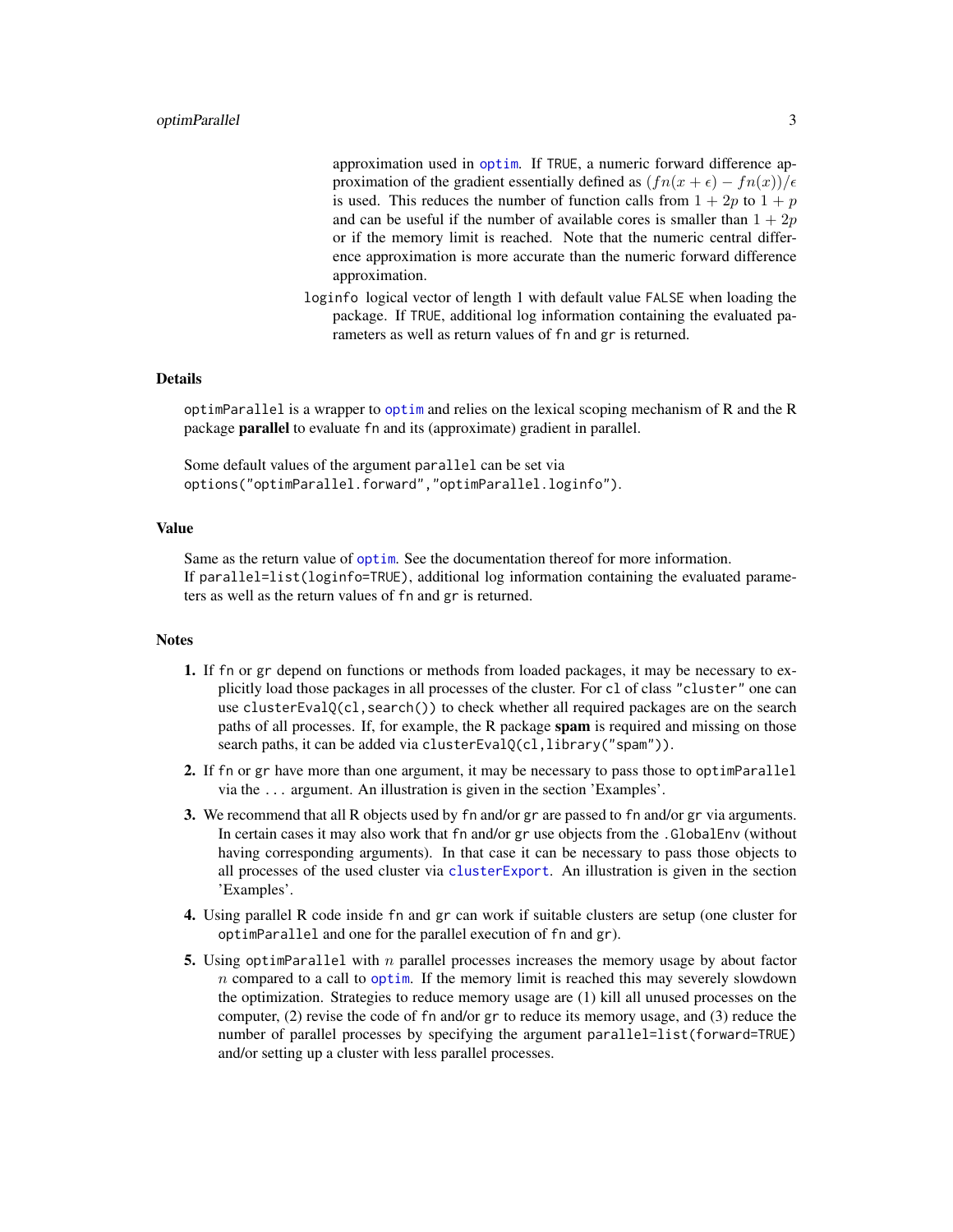#### <span id="page-3-0"></span>Issues and bug report

A list of known issues of optimParallel can be found at [https://github.com/florafauna/](https://github.com/florafauna/optimParallel-R/issues) [optimParallel-R/issues](https://github.com/florafauna/optimParallel-R/issues). Please report issues not listed there to <flora.fauna.gerber@gmail.com>. Do not forget to include an R script reproducing the issue and the output of sessionInfo().

#### Author(s)

Florian Gerber, <flora.fauna.gerber@gmail.com>, <https://user.math.uzh.ch/gerber>.

#### References

F. Gerber, R. Furrer (2019) optimParallel: An R package providing a parallel version of the L-BFGS-B optimization method. The R Journal, 11(1):352-358, https://doi.org/10.32614/RJ-2019- 030 Also available as vignette of this package vignette("optimParallel").

#### See Also

[optim](#page-0-0), [makeCluster](#page-0-0), [setDefaultCluster](#page-0-0), [stopCluster](#page-0-0), [detectCores](#page-0-0).

#### Examples

```
negll <- function(par, x, sleep=0, verbose=TRUE){
   if(verbose)
       cat(par, "\n")
  Sys.sleep(sleep)
   -sum(dnorm(x=x, mean=par[1], sd=par[2], log=TRUE))
}
set.seed(13); x <- rnorm(1000, 5, 2)
cl <- makeCluster(2) # set the number of processor cores
setDefaultCluster(cl=cl) # set 'cl' as default cluster
optimParallel(par=c(1,1), fn=negll, x=x, lower=c(-Inf, .0001))
optimParallel(par=c(1,1), fn=negll, x=x, sleep=0, verbose=TRUE,
              lower=c(-Inf, .0001), parallel=list(loginfo=TRUE))
setDefaultCluster(cl=NULL); stopCluster(cl)
## default values of the argument 'parallel':
options("optimParallel.forward", "optimParallel.loginfo")
## Not run:
## - use all avilable processor cores
## - return cat() output to R prompt
## (may have issues on Windows)
if(tolower(.Platform$OS.type) != "windows"){
   cl <- makeCluster(spec=detectCores(), type="FORK", outfile="")
} else
   cl <- makeCluster(spec=detectCores(), outfile="")
setDefaultCluster(cl=cl)
```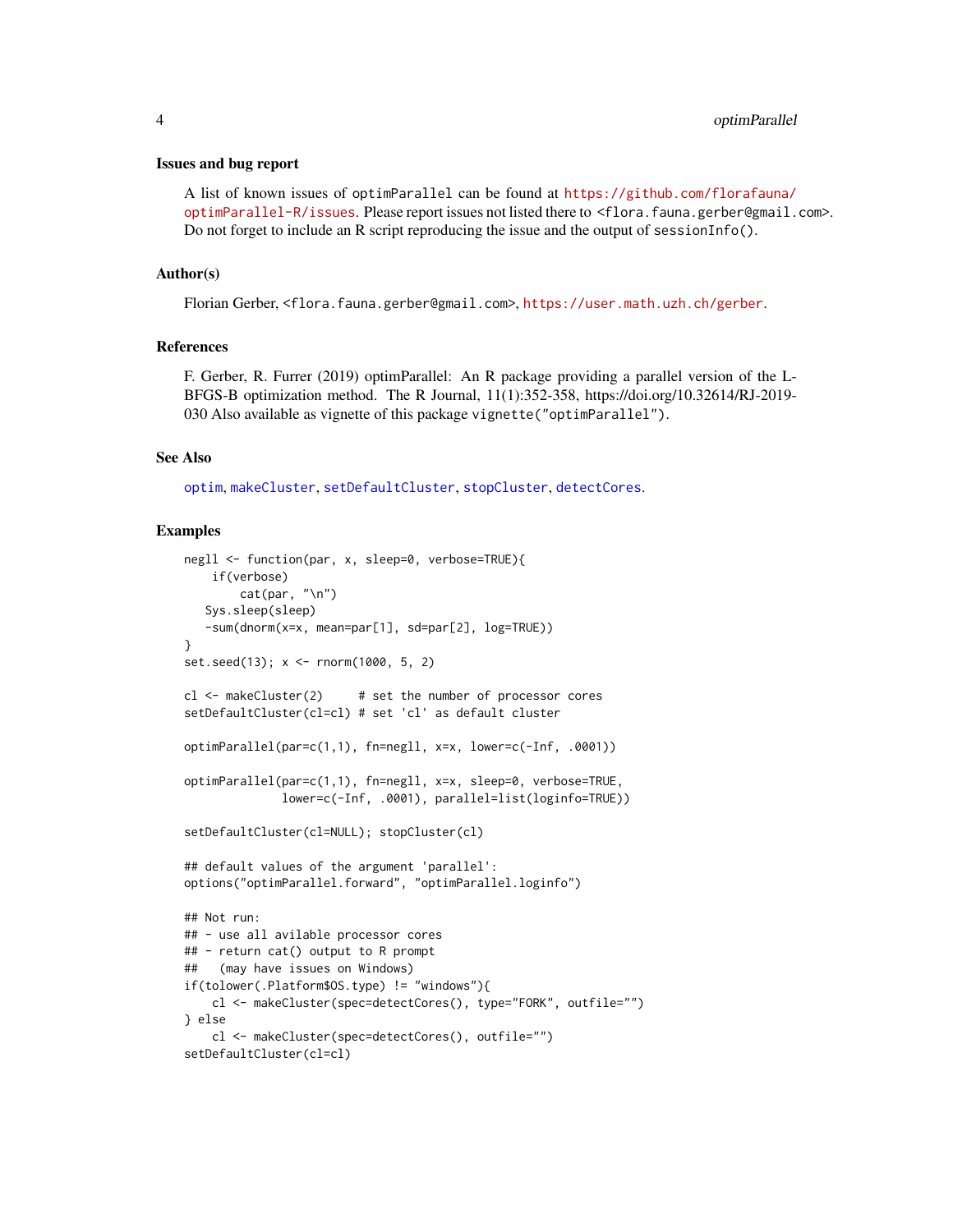```
## return log information
options(optimParallel.loginfo=TRUE)
## stop if change of f(x) is smaller than 0.01
control <- list(factr=.01/.Machine$double.eps)
optimParallel(par=c(1,1), fn=negll, x=x, sleep=.5, verbose=TRUE,
              verbose=TRUE, lower=c(-Inf, .0001), control=control)
## each step invokes 5 parallel calls to negll()
optimParallel(par=c(1,1), fn=negll, x=x, sleep=.5, verbose=TRUE,
              lower=c(-Inf, .0001), control=control,
              parallel=list(forward=TRUE))
## each step invokes 3 parallel calls to negll()
## passing objects to fn/gr (see section 'Notes')
## ----------------------------------------------
a < -10fn <- function(par, b) sum((par-a-b)^2)
## approach 1:
clusterExport(cl, "a")
optimParallel(par=1, fn=fn, b=1)
## approach 2 (recommended):
## rewrite 'fn' such that all necessary objects
## are passed as arguments
fn <- function(par, a, b) sum((par-a-b)^2)
optimParallel(par=1, fn=fn, a=20, b=1)
setDefaultCluster(cl=NULL); stopCluster(cl)
## End(Not run)
```